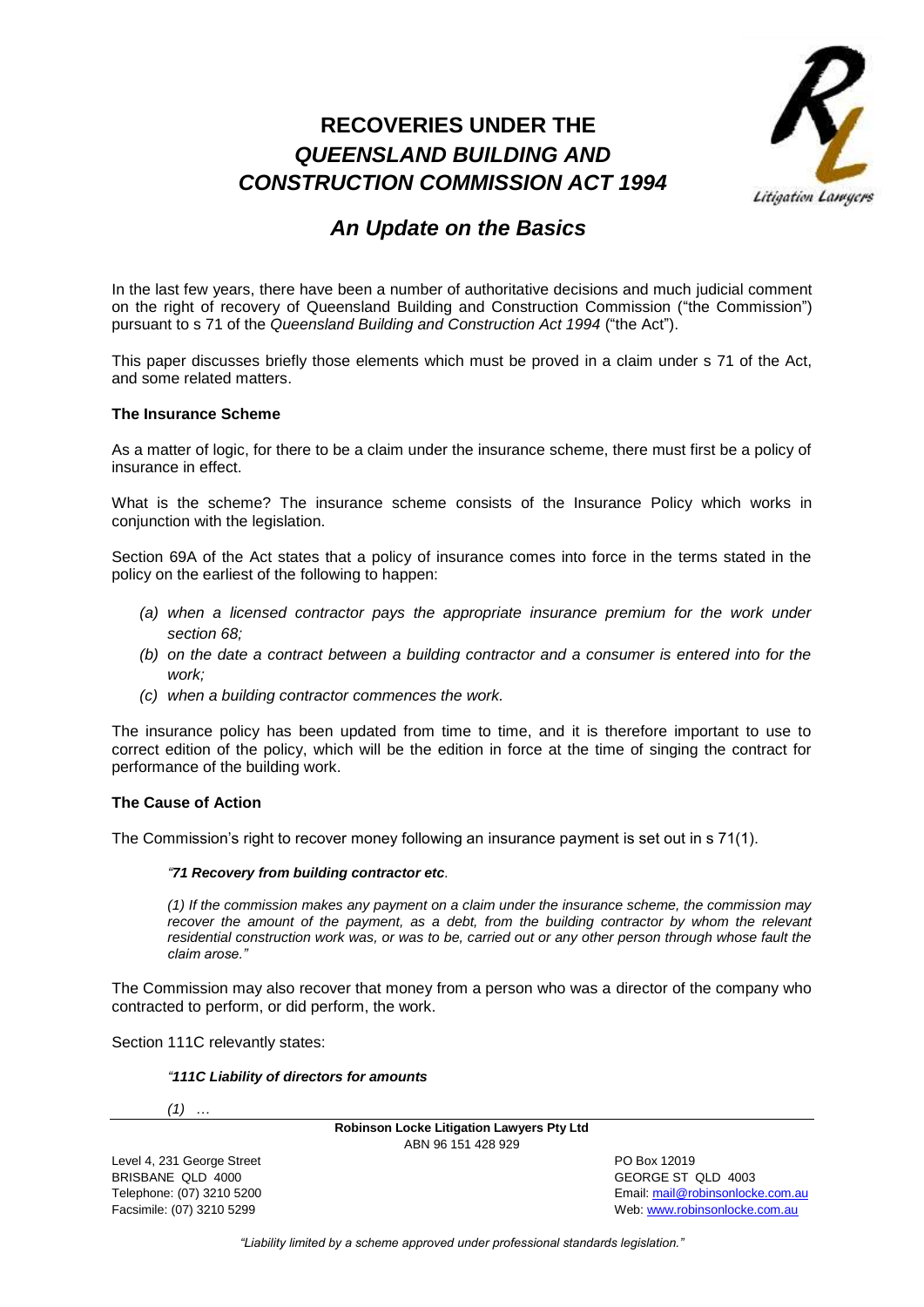*(2) …*

*(3) This section also applies if a company owes the commission an amount because of a payment made by the commission on a claim under the insurance scheme.*

*(4) …*

- *(5) …*
- *(6) If this section applies because of subsection (3), the liability to pay the amount attaches to—*
	- *(a) each individual who was a director of the company when building work the subject of the claim was, or was to have been, carried out; and*
	- *(b) each individual who was a director of the company when the payment was made by the commission.*

*(7) A liability under subsection (4), (5) or (6) to pay a penalty or an amount applies regardless of the status of the company, including, for example, that the company is being or has been wound up. (8) If a liability under subsection (4), (5) or (6) attaches to 2 or more persons, the persons are jointly and severally liable."*

The cause of action created by s 71(1) simply requires that:

- A. There was a claim on the insurance scheme; and
- B. The Commission made a payment on that claim; and
- C. The Defendant is the building contractor by whom the residential construction work was, or was to be, carried out, or any other person through whose fault the claim arose.

## **Jurisdiction**

The Queensland Courts and the Queensland Civil and Administrative Tribunal (QCAT) share jurisdiction over these matters, however, in most cases proceedings are commenced in the Courts, primarily for the following reasons:

- 1. Costs are recoverable in the Courts, however the usual order as to costs in QCAT is that each party bears their own, except where the interests of justice require otherwise; 1
- 2. In the Courts, parties can be legally represented as of right; conversely leave is required in QCAT. <sup>2</sup>

## **The Right of Subrogation**

Subrogation enables substitution of one person or thing for another so that the same rights and duties which attach to the original person or thing attach to the substituted one.

The Commission has a right of subrogation pursuant to s 71(3):

*"(3) The commission is subrogated, to the extent of any payment that the commission has made, or has undertaken to make, to the rights of a person to whom, or for whose benefit, the payment has been, or is to be, made in respect of the matter out of which the insurance claim arose."*

This means that the Commission may commence proceedings in the name of the owners to enforce rights that the homeowners may have. It would require unusual circumstances to warrant the Commission's use of the right of subrogation in preference of a claim pursuant to s 71(1). Hence this is not examined any further in this paper.

## **The Antecedent Steps**

On the face of s 71(1), the above three factors are the basis of the right to recovery. From a practical perspective, it is helpful to examine the antecedent steps which are in fact much broader than this.

The making of a payment on a claim in most cases necessitates the following steps:

1. The Commission receives the complaint giving notice of a homeowner's claim;

<sup>1</sup> <sup>1</sup> See s 100 and 102 of the *Queensland Civil and Administrative Tribunal Act 2009* (QCATA).

<sup>2</sup> See s 43 QCATA.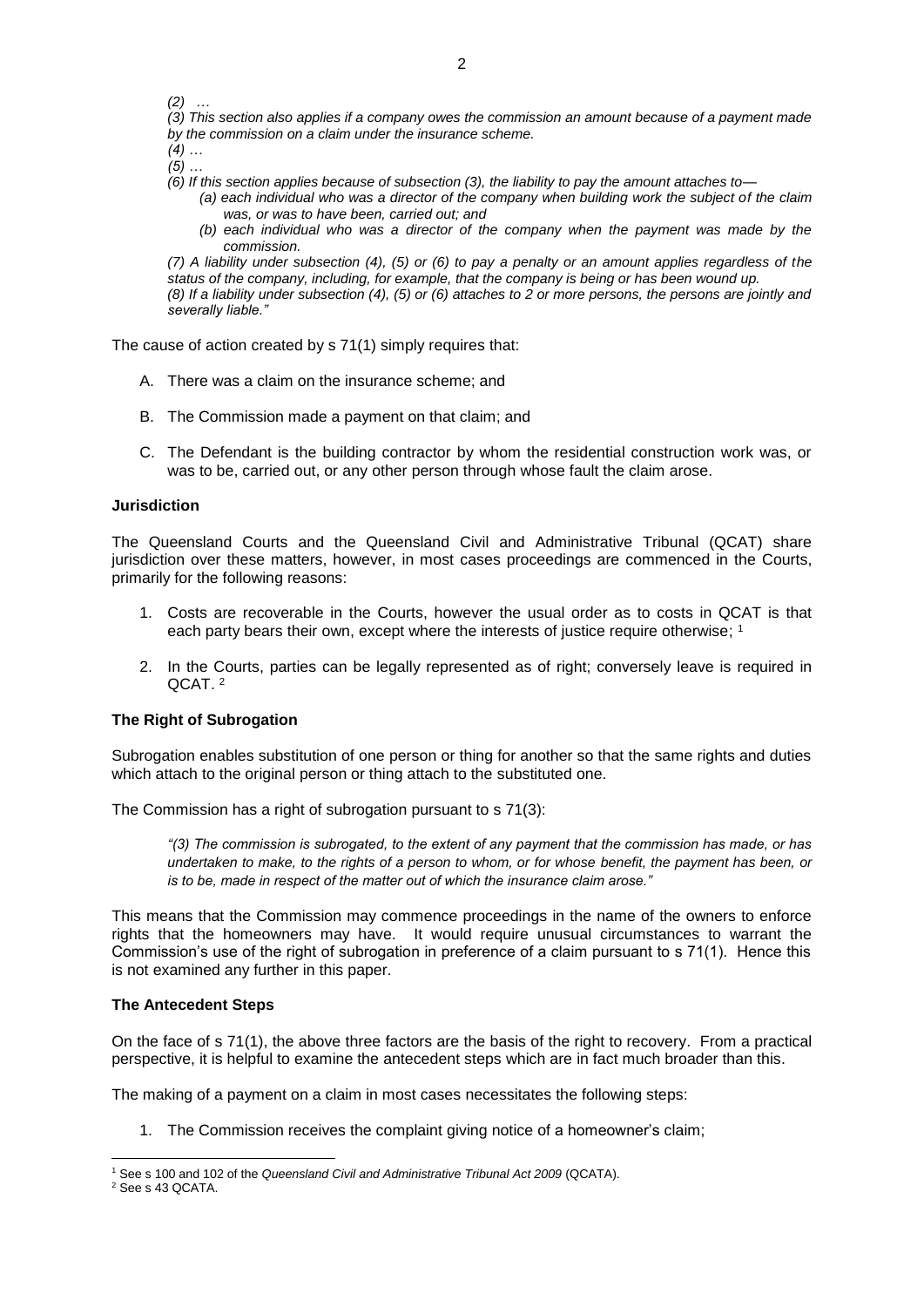- 2. The Commission decides whether the work is defective or incomplete and whether it requires rectification or completion;
- 3. Either:
	- (a) The Commission issues a direction stating a period of at least 28 days (unless exceptions apply); or
	- (b) The Commission decides not to give a direction, and that it is appropriate to proceed with an insurance claim;

Where a direction is issued, it is then relevant whether the Defendant in fact carried out the required work within the time allowed by the direction.

The Commission then determines whether it is appropriate to proceed with an insurance claim, and admit the claim under the policy. Inherent in this is the determination of the following:

- 1. The work was residential construction work;
- 2. The contract was for a fixed price; and
- 3. The insured properly terminated the contract with the contractor (where there is a claim for incomplete work).

The Commission then seeks tenders for carrying out the required work from appropriate licenced contractors. It accepts a tender it considers appropriate (it is not relevant whether the tender was the cheapest, merely that the Commission considered it was appropriate, as a basis for accepting it).

The Commission makes a payment of the reasonable cost of rectification or completion as determined by the Commission at that time, less any remaining liability of the homeowners under the contract (if applicable).

There is no requirement in the Act or the Policy that the payment must go directly to the rectifying contractor. In many cases, a homeowner will select their own contractor and payment will be made via the homeowner.

## **Recent Case Law**

The current view appears to be that:

- 1. The "trigger for recovery" under s 71(1) is the making of a payment on a claim under the insurance scheme;
- 2. A claim under s 71(1) is not conditional upon compliance with or the quality of the anterior steps taken under Part 6 of the Act (for example a Direction to Rectify or a Scope of Work);
- 3. Challenges to the legal efficacy of anterior steps taken by the Commission in the assessment of the claim are not justiciable in s 71(1) proceedings. However, it is possible that circumstances may arise where certain steps are relevant to a claim;
- 4. The anterior steps which are reviewable in the Tribunal are set out in s 86. A decision to recover an amount under s 71(1) is not a reviewable decision listed in s 86. However, it is judicially reviewable in the Supreme Court pursuant to the *Judicial Review Act 1991*;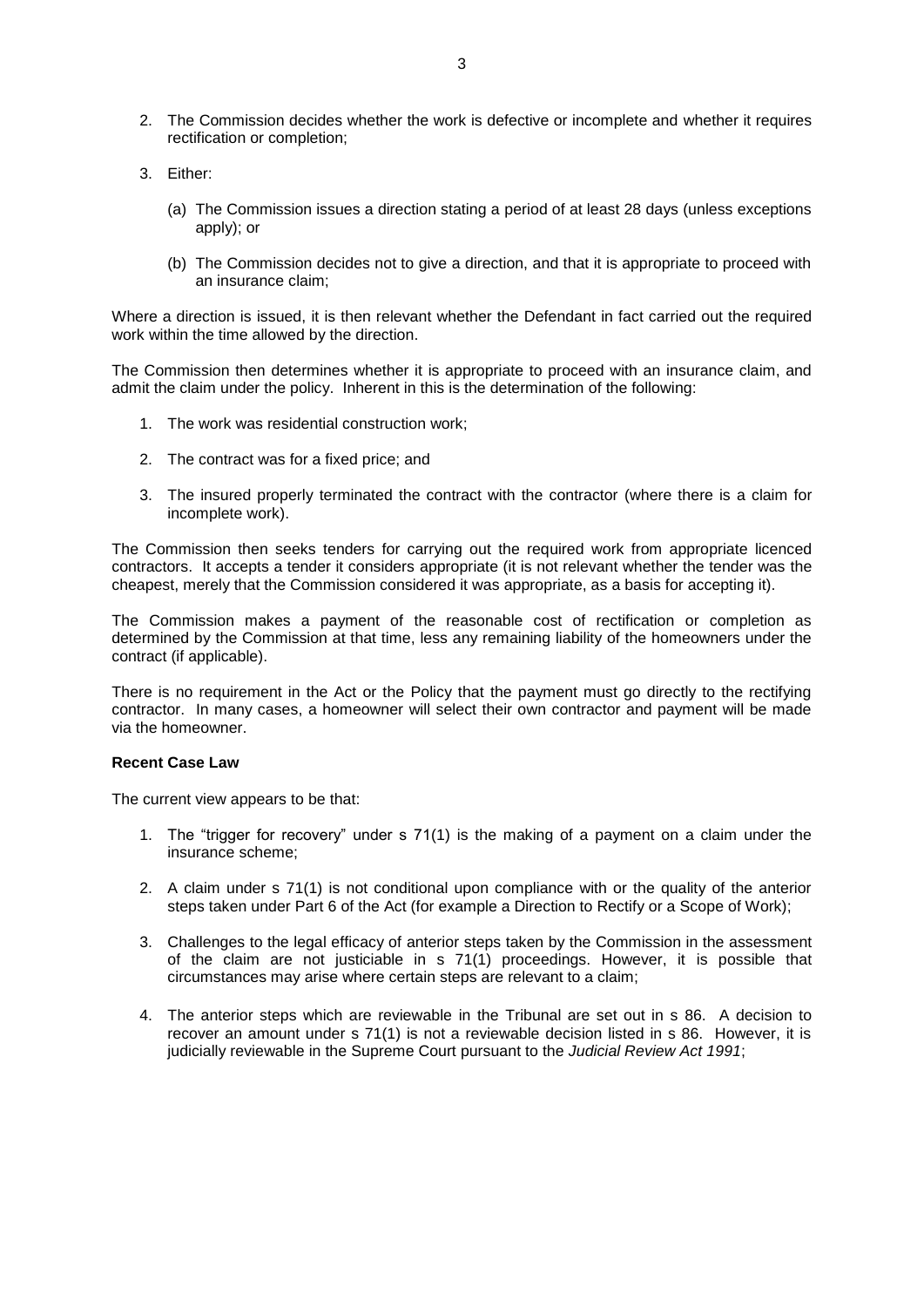5. If the Commission is claiming against a "person through whose fault the claim arose", then "fault" will be a necessary element to allege and prove, as well as a causal nexus between the conduct and the circumstances of the making of the insurance payment.<sup>3</sup>

Informative extracts from the reasons and comments given in the "go-to" cases are below (most recent cases first).

### *Samimi & Anor v QBCC* [2015] QCA 106

The successful Appellant argued that it *was* a valid defence a claim pursuant to s 71(1), that the payment made by the Commission was not in accordance with the Policy, and therefore, not a 'payment on a claim under the scheme'.

Boddice J (with whom McMurdo P and Morris JA agreed), stated, after setting out the current view:

*"[31] However, it does not follow that no factual error can be the subject of a proper defence to a claim for recovery made pursuant to s 71(1) of the Act. The inclusion of the words "on a claim under the insurance scheme", in s 71(1) of the Act, indicate a legislative intention to require the right of recovery to pertain to payments made "on" claims under the insurance scheme. The use of those words connotes a requirement the payment made be within the policy. If that were not so, the legislature could simply have provided that the respondent could recover under s 71(1) of the Act any payment it had made pursuant to the insurance scheme."*

And at [36]:

*"[36] Whilst Fraser JA, in Namour, found the matters sought to be raised by way of defence were not justiciable under s 71(1) of the Act, that conclusion occurred in circumstances where there was "no*  reason to doubt that each claim was paid in accordance with the terms of the policy".10 A different *conclusion may follow where there is reason to question whether the payment was made in accordance with the terms of the policy."*

### *QBCC v Lifetime Securities* [2014] QCA 161

The Court of Appeal followed *Mahoney* and confirmed, in overturning a decision of the District Court that the validity of a claim under s 71 is not dependent upon the validity of the steps that the Commission had taken under Part 6 of the Act. In this case the 'step' in question was the giving of directions to rectify.

Gotterson JA's reasons included the following important points, which align with his reasoning in *Mahoney*:

*"[33] Section 71(1) does not, by its express terms, condition the right of recovery thereby conferred by reference to regularity in compliance by QBCC with any of the provisions in Part 6. Neither s 72 nor 74 expressly refer to the right of recovery under s 71(1)…"*

*"[34] Whilst the right to recover under s 71(1) is not conditioned as Lifetime Securities submits that it is, that is not to say that compliance by QBCC with the provisions of Part 6 might never have potential relevance to a recovery action under s 71(1). For example, such a circumstance might arise in the following way. Under the Insurance Policy Conditions, the amount that QBCC may pay under the insuring clause is limited to the reasonable cost, as determined by QBCC, of undertaking the rectification work: clause 4.2(a). A failure on the part of QBCC to call tenders when it was required to do so under s 74(1) or (2) might give scope for an argument that an amount paid by QBCC in respect of rectification work exceeded reasonable cost and, to that extent, was not a valid payment under the scheme."*

*Mahony v QBSA* [2013] QCA 323

**.** 

<sup>3</sup> See *Queensland Building and Construction Commission v Coric* [2013] QDC 328; *Queensland Building Services Authority v PAL Geotechnical Services Pty Ltd* [2004] QCCTB 10 at [24]; and *Queensland Building Services Authority v Carey Randal Westropp & Bronwyn* [1999] QBT 132 at [58].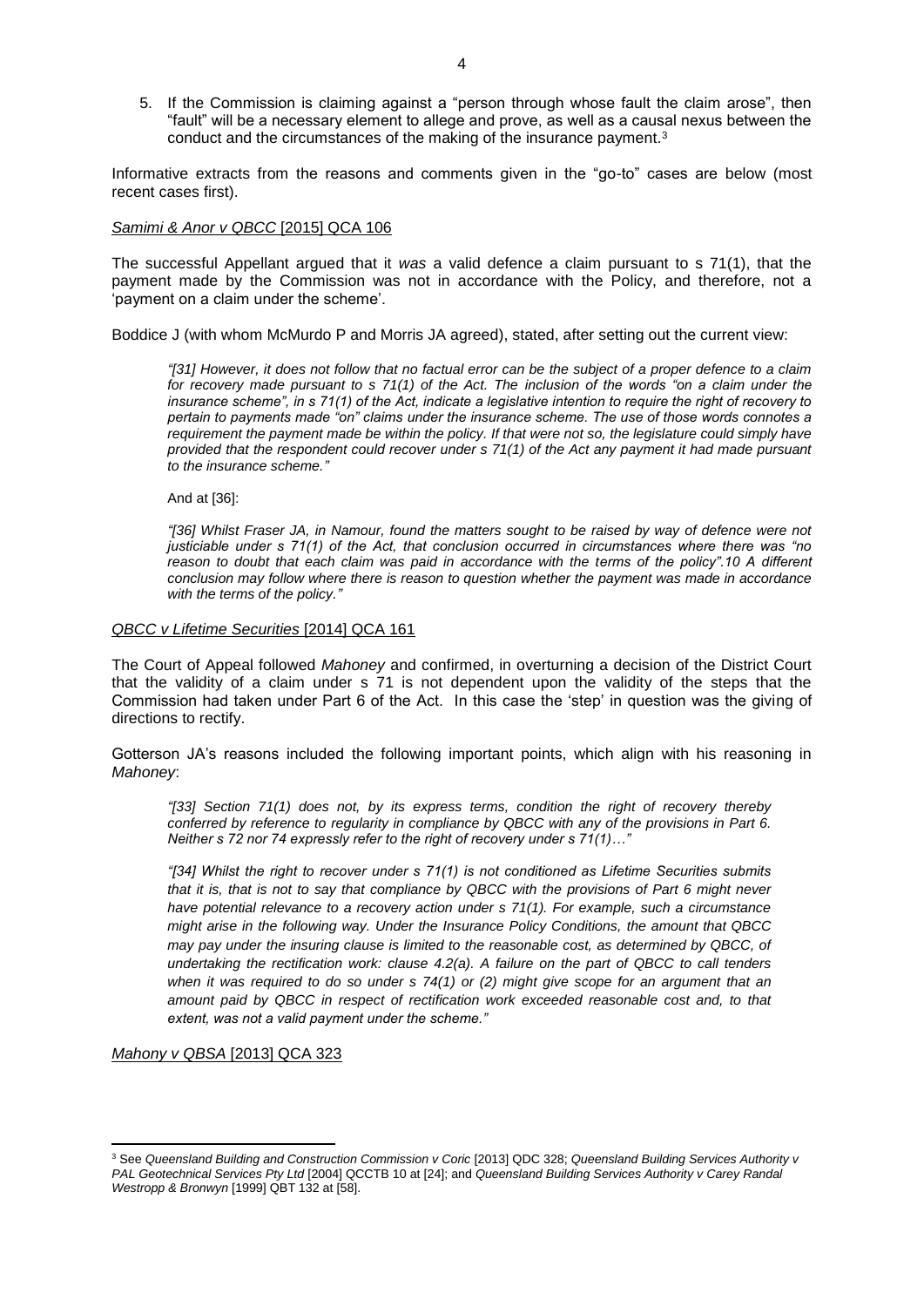Gotterson JA decided that a challenge by the Defendant of the legal efficacy of any step taken by the Commission in the assessment of the claim is not justiciable in s 71(1) proceedings, his reasons being:

*"[34] Section 71(1) confers a right to recover as a debt from any of the designated persons "any payment on a claim under the insurance scheme". It is sufficient for recovery under the section that the authority has made a payment on a claim under the insurance scheme. The statutory right to recover is not conditioned upon the legal quality of a determination by the authority to make the indemnity payment or of any anterior step taken by the authority that had led to the decision to pay.*

[35] That is not to say that a decision to make an indemnity payment or any anterior step is not *reviewable. At the relevant time, Division 3 of Part 7 of the QBSA Act conferred a review jurisdiction on the Commercial and Consumer Tribunal ("the Tribunal") with respect to the following decisions by the authority: to direct or not direct rectification or completion work on a building; that work undertaken at the direction of the authority was not of a satisfactory standard; about the scope of works to be undertaken under the statutory insurance scheme in order to rectify; and to disallow a claim under the scheme wholly or in part. A decision by the authority to recover an amount under 71(1) was not reviewable by the Tribunal. However, it was a decision which was judicially reviewable in the Supreme Court of Queensland pursuant to the provisions of the Judicial Review Act 1991. So, too, for other anterior decisions of the authority. The availability of review of those kinds and at those stages provides a sound rationale for a legislative intention that the types of decisions to which I have referred not be justiciable in s 71(1) debt recovery proceedings. Another indicator of such an intention is that s 71 itself specifies certain defences which may be raised in proceedings under the section."*

Douglas J and McMurdo P agreed, with the same reservations as in *Lange*.

The majority recognised (as in *Lange* and *Orenshaw*) that it was possible for a decision to 'make a payment on a claim' to be made wrongly but the right to review the decision was a matter for judicial review, not debt recovery proceedings.

The decision also quashes previous misconceptions about the elements of a section 71 claim.

#### *Lange v QBSA* [2011] QCA 58

Wilson AJA observed that:

*"[72] Sections 71 and 111C provide for recovery of the amount of "a payment on a claim under the insurance scheme" rather than the recovery of the amount of a "payment under the insurance scheme…"*

*"[73] The administrative decision sought to be reviewed is one about entitlement to indemnity under the statutory policy. The appellant is a person aggrieved by that decision because, in consequence of it, a payment was made to the owners and he was exposed to recovery proceedings pursuant to s 111C. He is entitled to seek judicial review of that decision pursuant to s 20 of the Judicial Review Act 1991."*

The other members declined to express a concluded view on the *obiter* of Wilson AJA. However, President McMurdo noted that it would be unlikely that parliament would have intended for the statutory authority to be able to recover payments wrongly made to an insured (see para [3]).Justice Lyons agreed with these comments by the President.

Wilson AJA stated that even if the exclusion applied, ss 71 and 111C of the QBSA Act provided for recovery of the amount of "a payment on a claim under the insurance scheme" and as the statutory authority had paid on such a claim, even if not liable, recovery was permissible against the director (see paras [3], [72], [78]).

*"[26] Because the policy is a statutory instrument, the interpretation of clause 1.9 which will best achieve the purpose of the QBSA Act is to be preferred to any other."*

*… "[30] Thus, the purpose of Pt 5 is consumer protection, and the policy is to be construed in the way which will best achieve that purpose."*

*QBCC v Orenshaw & Anor* [2012] QSC 241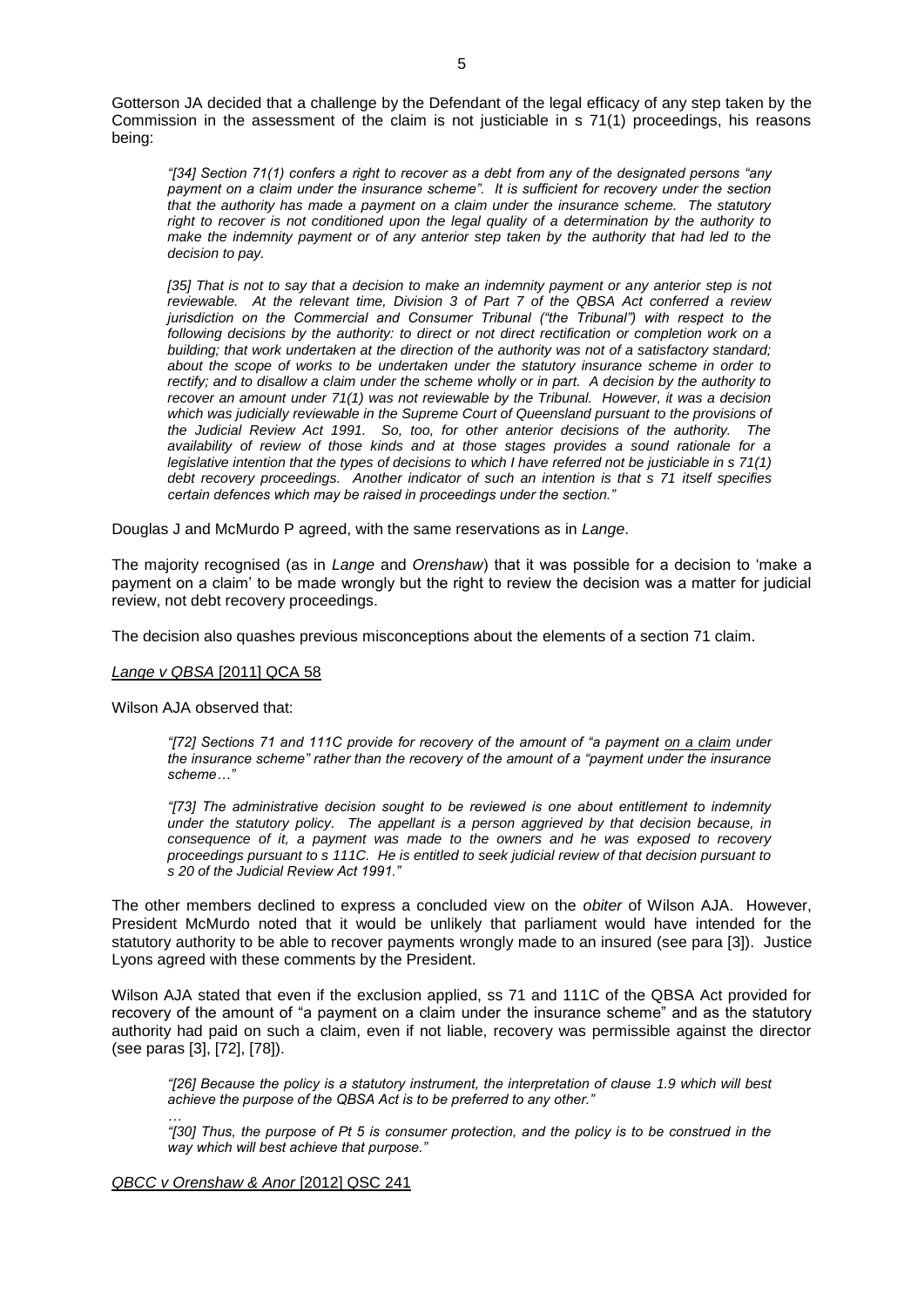As to what constituted a 'payment on a claim under the insurance scheme' and when that position might be displaced, Henry J said:

"*[36] It is undoubtedly correct that the relevant element, or trigger as Wilson AJA called it, is that there has been a payment on a claim under the insurance scheme. However, it is conceivable there may be incorrect facts or incorrect inferences of fact relied upon, in respect of a claim purportedly made under the insurance scheme and the nature of the error may be such that on the correct facts it cannot be said to have been a claim under the insurance scheme at all.*

*[37] Carried to its logical extreme in such a case, the applicant's argument, which in fairness it did not advance, would have to be that ss 71 and 111C ought be read as referring to payment on a claim "purportedly" made under the insurance scheme, regardless of any degree of factual error bearing upon whether it actually is a claim under the scheme. That would involve erroneous reliance on a qualification not present in the relevant sections.*

*[38] At the other extreme, it is unlikely that s 71 could be avoided by a building contractor*  disputing discretionary factual conclusions occurring as part of the professional judgment *exercised by the QBSA in deciding whether and how much to pay in respect of a claim. It would not be enough to avoid the statutory liability imposed by s 71 for a defendant to point merely to*  any error of fact connected with the claim process. It must logically have been a factual error of *such a nature that the claim was not, on the facts as correctly known, a claim under the insurance scheme or that the payment sought to be recovered was not a payment on such a claim."*

### **What must be established in a claim under s 71(1)?**

Based on the above, the following is a workable guideline of the factual matters which should form part of a claim under s 71(1):

- 1. There was a claim on the insurance scheme; and
- 2. The Commission made a payment on that claim; and
- 3. The Defendant is the building contractor by whom the residential construction work was, or was to be, carried out, or another person through whose fault the claim arose.
- 4. The Commission determined that the work was defective or incomplete and required rectification or completion;
- 5. Either:
	- (a) The QBCC issued a direction stating a period of at least 28 days (unless exceptions apply); or
	- (b) [See para 7 below];
- 6. If a direction was issued, that the Defendant did not carry out the required work within the time allowed by the direction;
- 7. The Commission admitted the claim under the policy. Inherent in that is a determination that it was appropriate to proceed with an insurance claim, requiring that:
	- (a) The work was residential construction work;
	- (b) The contract was for a fixed price; and
	- (c) [Where the work is incomplete], the insured properly terminated the contract with the contractor.
- 8. The Commission sought and obtained tenders for carrying out the required work;